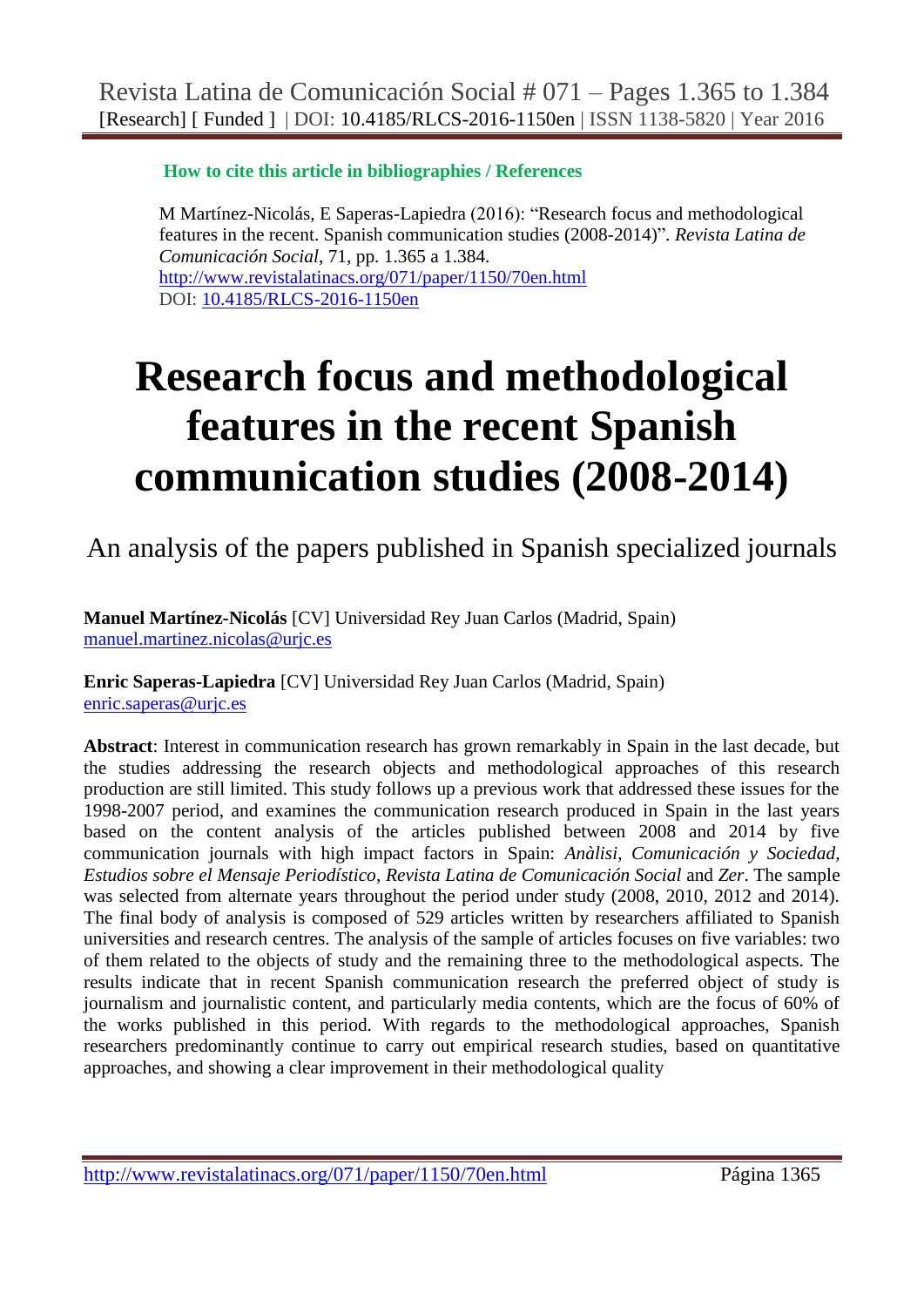#### **Keywords**

Spanish communication research, journals, research focus, research methods

#### **Contents**

1. Introduction. 2. Research design. 2.1. Objectives and methods. 2.2. Sample and unit of analysis. 2.3. Coding criteria. 2.4. Coding and reliability. 3. Results. 3.1. Knowledge interests: media and professional areas. 3.2. Knowledge interests: specific objects of study. 3.3. Types of research in communication studies. 3.4. Methodological features of qualified empirical research. 4. Discussion and conclusions. 5. References.

#### Translation by **CA Martínez-Arcos** (PhD in Communication from the University of London, UK)

#### **1. Introduction**

The volume that the scientific production on communication has reached in Spain in the past two decades and the internal diversity developed by the scientific communication community indicate that Spanish communication research is undergoing a progressive process of consolidation and maturation (Martínez-Nicolás, 2008). In the impulse of this process, there has been a radical transformation of the institutional context in which the research activity takes place, with two factors that have had a decisive impact in the orientation of research in this field.

On the one hand, there was an *explosion* of communication schools and study programmes from the early 1990s to the late  $20<sup>th</sup>$  century, which opened a structure of opportunities for academic professionalisation, which favoured the exponential growth of the scientific community of communication researchers. In the mid-1980s, only four Spanish universities offered communication studies (with specialties in journalism, image and advertising) and there less than 500 communication professors. Ten years later, in the mid-1990s, that volume increased five times and there were 20 universities that offered communication degrees, to 20,000 students, through 2,000 professors (Jones, 2008). This offer doubled in a few years, and by the beginning of the  $21<sup>st</sup>$  century in Spain already 40 universities offered 84 bachelor's degrees in communication studies (ANECA, 2005; Moragas, 2005). Currently, there are already 54 centres that offer bachelor's degrees in communication, to 45,000 students and through 4,200 professors (Saperas, 2016).

On the other hand, there were institutional factors that had a decisive impact on research in Spain, and also in the specific field of communication: the establishment of accreditation as a requirement of career access to some university teaching positions (associate teaching staff) by the Spanish Organic Law on Universities (LOU, 2001). This accreditation was performed, in collaboration with other regional institutions, by the new National Agency for Quality Assessment and Accreditation of Spain (ANECA), created in 2003. Implemented as a pilot programme, the limited scope of the accreditation requirement initially had a discreet influence on the decisions and practices of the scientific community (Soriano, 2008). It was not until its enforcement in all university teaching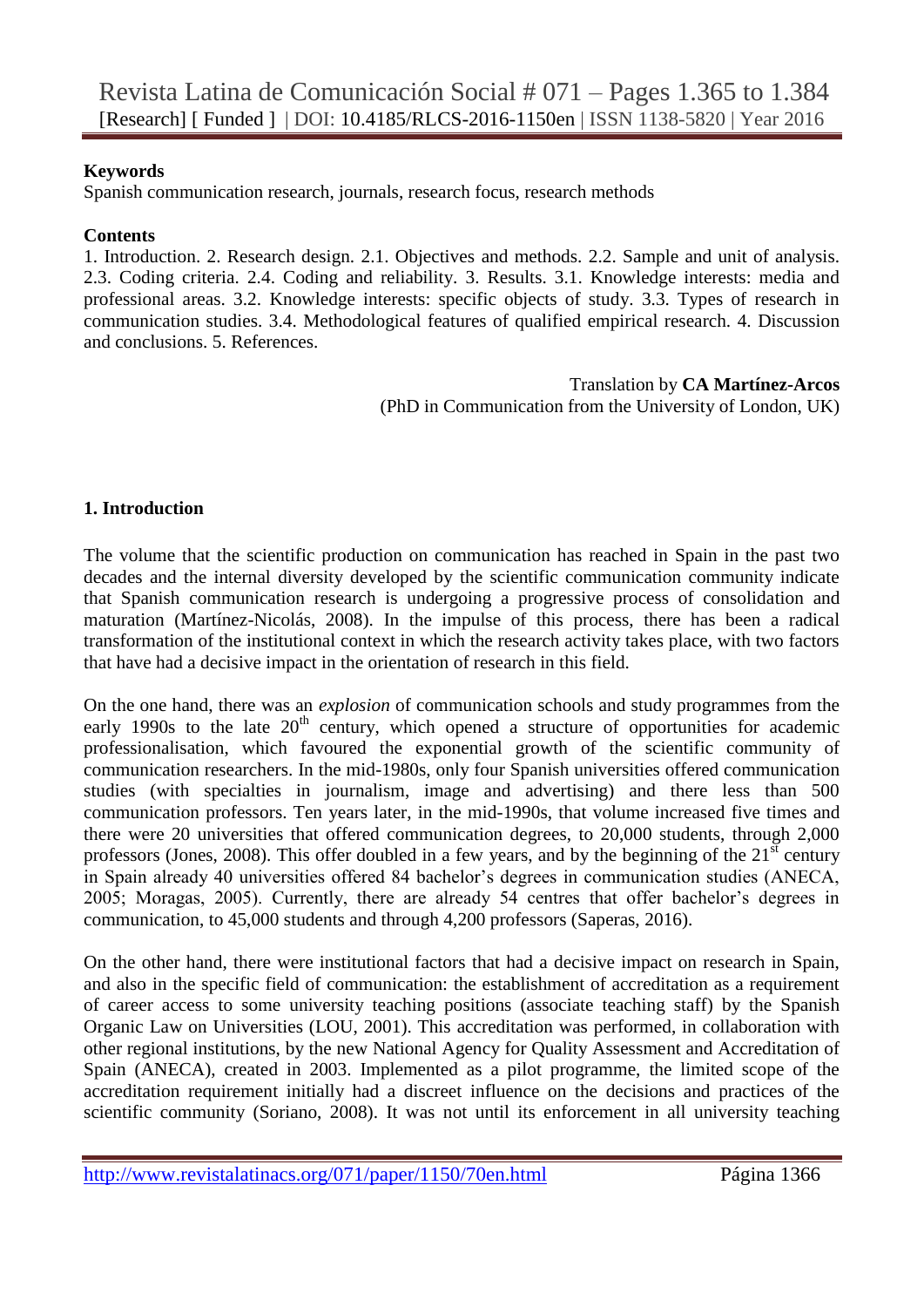Revista Latina de Comunicación Social # 071 – Pages 1.365 to 1.384 [Research] [ Funded ] | DOI: 10.4185/RLCS-2016-1150en | ISSN 1138-5820 | Year 2016

bodies, through an amendment to the Spanish Organic Law on Universities in 2007 (RD 1312 / 2007), that the so-called *ANECA effect* expanded its potential to significantly influence the orientation of scientific research in Spain.

This occurred in January 2008, with ANECA's introduction of the ACADEMIA programme to apply the requirement of accreditation for access to academic career to the faculty of all Spanish universities. The impact of the ACADEMIA programme in the scientific activity initially resided in the decisive curricular weight granted from then on to the research activity, and especially to the publication of articles in journals, particularly in the reduced number of journals with high impact factors, preferably at the international level. Consequently, the assumption that these new institutional conditions had some impact on the practices of researchers is a plausible hypothesis.

With regards to research on communication, the limited available data indicate that there was an increase in the volume of articles published in Spanish journals, which almost doubled between 2006 and 2010 (Fernández-Quijada and Masip, 2013; and Baladrón, Correyero and Manchado, 2014, for the specific case of advertising studies). Another aspect that can also be attributable to the impact of the ACADEMIA programme is the exponential growth of the presence of Spanish authors in specialised international journals, which rocketed precisely from 2008 onwards (Masip, 2011; De Filippo, 2013; Escribà y Cortiñas, 2013; Fernández-Quijada, Masip and Bergillos, 2013; Martínez-Nicolás, 2014). Thus, for example, Masip (2011) found that the number of articles written by Spanish authors in communication journals included in the Social Science Citation Index almost tripled between 2006 and 2009; while Martínez-Nicolás (2014) found out that more than 70% of the Spanish contributions to the journals included in the Journal Citation Reports (JCR) and Scopus between 2003 and 2012 were published in the years following the introduction of ACADEMIA (2009-2012).

This article analyses communication research articles published by authors affiliated to Spanish scientific institutions (usually universities) in journals edited in Spain during the period following the implementation of the ACADEMIA programme. This study is the continuation of a previous work (Martínez-Nicolás and Saperas, 2011) on the communication studies in Spain in the 1998-2007 period. This study will allow us to trace the evolution of Spanish communication research in the past 15 years, and especially to assess the potential impact of these new institutional rules in the orientation of the scientific production in this field.

#### **2. Research design 2.1. Objectives and methods**

The objective is to characterise Spanish communication research in the most recent period based on the content analysis of a sample of the articles written by authors affiliated to Spanish universities and research centres and published between 2008 and 2014 in five specialised journals. The derived particular objectives of this study are as follows:

1. Describe the *knowledge interests* of Spanish researchers, identifying the *media and professional areas* (journalism, audiovisual communication, advertising, public relations,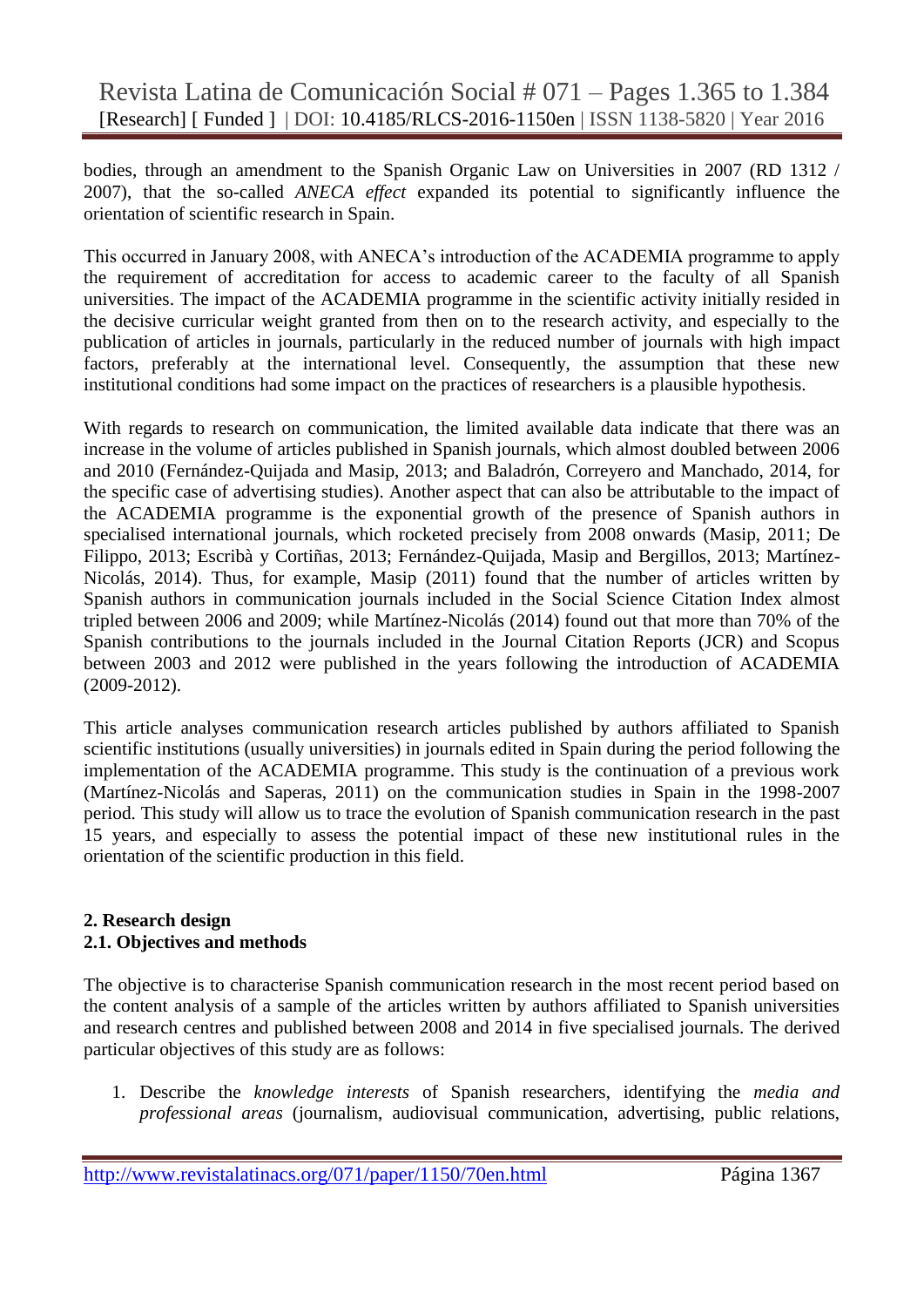etc.) and *specific objects of study* (professional profiles, contents, audiences, effects, etc.) addressed in the articles published in this period.

2. Describe the *research modalities* of communication studies in Spain, attending the *type of research* carried out, *methodological approach* of the empirical works and the *research techniques*.

#### **2.2. Sample and unit of analysis**

In order to reach the previous objectives, we have analysed a sample of articles written by researchers ascribed to Spanish academic institutions and published in the aforementioned period by five communication journals edited in Spain: *Anàlisi*, *Comunicación y Sociedad*, *Estudios sobre el Mensaje Periodístico*, *Revista Latina de Comunicación Social* and *Zer*. With regards to the previous study, covering the 1998-2007 period, we decided to expand the sample of journals to incorporate *Revista Latina de Comunicación Social* ("Latina Journal of Social Communication") to strengthen its qualitative representativeness and attend the spectacular increase in scientific production on communication published in Spanish journals after the implementation of the ACADEMIA programme.

The five selected journals are considered source journals in communication based on which the University of Granada develops the In-RECS index, and four of them (*Revista Latina de Comunicación Social*, *Zer*, *Comunicación y Sociedad*, and *Estudios sobre el Mensaje Periodístico*) occupy the top positions of accumulated impact in the 2005-2009 period of the aforementioned index, which is the period closest to the period covered in this work [\(http://ec3.ugr.es/in](http://ec3.ugr.es/in-recs/acumulados/Comunicacion-5agnos-5.htm)[recs/acumulados/Comunicacion-5agnos-5.htm\)](http://ec3.ugr.es/in-recs/acumulados/Comunicacion-5agnos-5.htm). On the other hand, four of the five journals (*Zer*, *Comunicación y Sociedad*, *Revista Latina de Comunicación Social* and *Anàlisi*) are in the top five positions of the 2009 RESH index of Spanish communication journals developed by the Superior Council for Scientific Research, based on the prestige given by experts in the area (http://epuc.cchs.csic.es/resh/indicadores#, communication). Taking into account these bibliometric and qualitative indicators, the articles published in sample of journals should be considered to be representative of the Spanish communication research of the highest quality carried out in the most recent stage.

From this population of journals, we selected a sample from alternate years throughout the period under study (2008, 2010, 2012 and 2014), which resulted in a total body of 598 scientific articles, according to the distribution by journal and year presented in table 1. The study is based on the results obtained from the analysis of 529 texts (about 90%) signed by authors affiliated to Spanish universities and research centres. The scientific article was the unit of analysis subjected to the content analysis.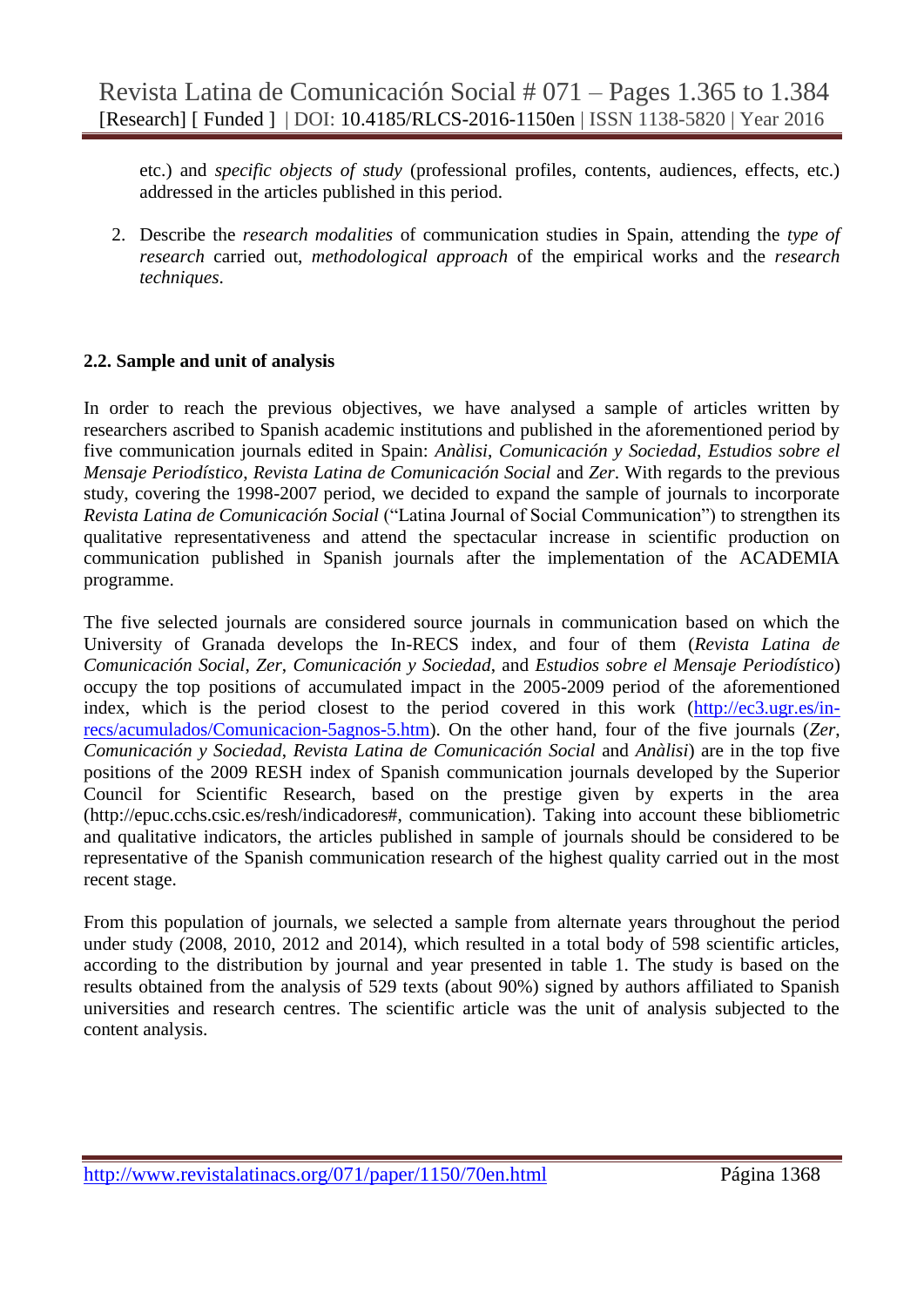|  |  | Table 1. Sample of analysis |  |  |  |
|--|--|-----------------------------|--|--|--|
|--|--|-----------------------------|--|--|--|

| Year    |                     | Anàlisi          | Comunic<br>ación y<br>Sociedad | Mensaje<br>Periodíst<br><u>ico</u><br>Estudios | Revista<br>Latina<br>de Com.<br>Social | Zer     | <b>Papes</b><br>per<br>year |
|---------|---------------------|------------------|--------------------------------|------------------------------------------------|----------------------------------------|---------|-----------------------------|
| 2008    | Volume              | 36 & 37          | $21(1-2)$                      | 14                                             | 63                                     | 24 & 25 |                             |
|         | <b>Articles</b>     | 24               | 12                             | 35                                             | 42                                     | 31      | 144                         |
| 2010    | Volume              | 40               | $23(1-2)$                      | 16                                             | 65                                     | 28 & 29 |                             |
|         | <b>Articles</b>     | <b>10</b>        | 23                             | 26                                             | 43                                     | 25      | 127                         |
| 2012    | Volume              | 45, 46 & 47      | $25(1-2)$                      | $18(1-2)$                                      | 67                                     | 32 & 33 |                             |
|         | <b>Articles</b>     | 17               | 30                             | 56                                             | 22                                     | 24      | 149                         |
|         | Volume              | 50               | $27(1-4)$                      | $20(1-2)$                                      | 69                                     | 36 & 37 |                             |
| 2014    | <b>Articles</b>     | $\boldsymbol{9}$ | 39                             | 73                                             | 33                                     | 24      | 178                         |
| journal | <b>Articles</b> per | 60               | 104                            | <b>190</b>                                     | 140                                    | 104     | 598                         |

Source: Authors' own creation

# **2.3. Coding criteria**

Data were collected through an analysis sheet of 36 variables related to different aspects of the content of the articles (number and features of authors, institutional affiliation, objects of study, methodological issues, etc.). The content analysis was applied in accordance with the following encoding criteria:

*Knowledge interests.* Refers strictly to the *objects of study* related to communication that are addressed in the articles and reveal, precisely, the aspects of the communication phenomena on which the scientific community *is interested* in generating knowledge. Given the complexity of the decisions relating to the *object* (or theme, if you will) of a given research work, this dimension was divided into two variables:

(a) *media or professional areas* linked to the communication object addressed in the analysed articles. 61 mutually exclusive categories were established to distinguish accurately between works that aim, for example, to investigate issues related to journalism in the daily press, in television, and in digital media; between articles investigating graphic and radio advertising; and between documentary and fiction cinema. These 61 categories were subsequently grouped into 12 more general, equally exclusive, categories to identify the major media or professional areas of interest to researchers: journalism, audiovisual communication, advertising, public relations, propaganda, marketing, internet and digital environment, etc.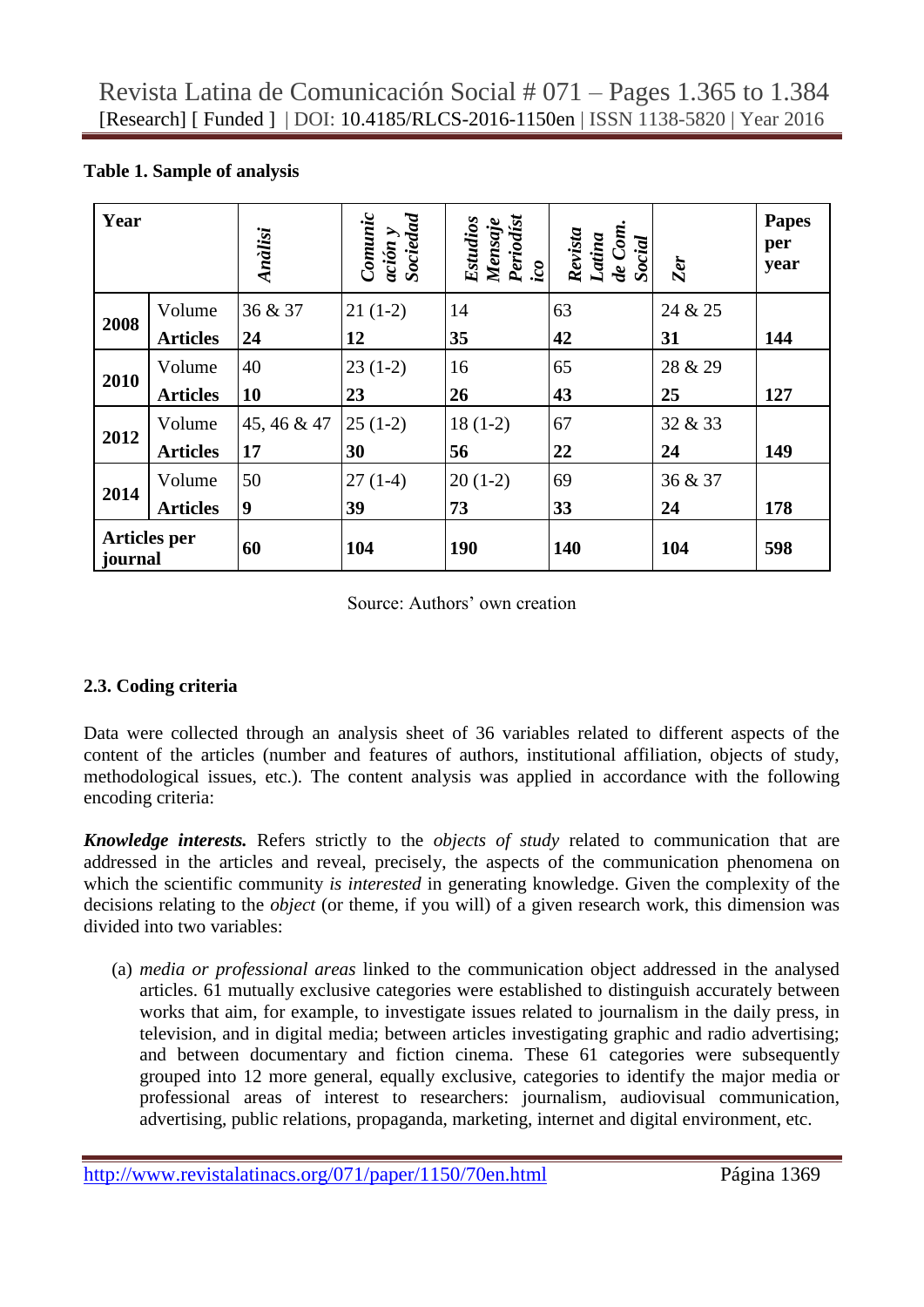(b) the *specific object of study* in relation to each of those media or professional areas, which is a variable that aims to identify the element of the communicative process on which a particular research work focuses, distinguishing non-exclusive categories (in anticipation of works that address several of these elements simultaneously) of professional profiles; companies and institutions; content; technologies; publics, audiences and reception; effects and influence; teaching; and research. This variable captures the difference between, for example, three studies on "radio advertising" that address, respectively, the analysis of the processes of advertising production in this environment (classified in the category "professionals"), the use of expressive resources in the development of the ads (coded in the category "content"), and the reception by audiences (coded in the category "publics, audiences and reception"). The media or professional area would be the same in these works (advertising, specifically radio advertising), but would differ in terms of the element or aspect of the communicative process on which knowledge is generated (professional process, contents and reception), which allows for a more complete and adequate characterisation of the *knowledge interest* of the articles.

**Research methods.** This dimension, which refers to the epistemological aspects of the articles, is determined by the observation of the empirical behaviour of three variables:

- (a) *type of communication research*, based on the mutually exclusive categories established for theoretical works (those that discuss theories and concepts, or literature reviews, etc.), methodological works (proposals or discussions on research methods, techniques, procedures, etc.) and empirical works (those that discuss the reality of communication phenomena: professional routines, media discourses, corporate history, legislation, characteristics of audiences, teaching, etc.).
- (b) *Methodological approach* of empirical studies, with five mutually exclusive categories to distinguish between quantitative, qualitative, mixed (quantitative and qualitative) approaches, research based on documentary sources and empirical research without systematic and standardised techniques. The three first categories were coded according to the character of the data collection techniques: quantitative methods (content analysis, survey, etc.), qualitative methods (discourse analysis, in-depth interview, etc.), or a combination of both. The category "research based on documentary sources" was included to identify empirical works based on the analysis of archives, or the wide range of documents generated by political, legislative, legal or corporate institutions (reports, regulations, laws, rulings, memoranda, etc.), whose use is common, for example, in research on communication history, on the structure, organisation and public policies in the communication sector. The "empirical research without systematic techniques" was included to identify methodologically poor works; that is, works that address communication phenomena (i.e. the empirical reality) but do not support their results with data obtained through standardised procedures (systematic techniques or analysis of documentary sources), and lack scientific rigour and appear to be commentaries, personal reflection or casual or intuitive descriptions.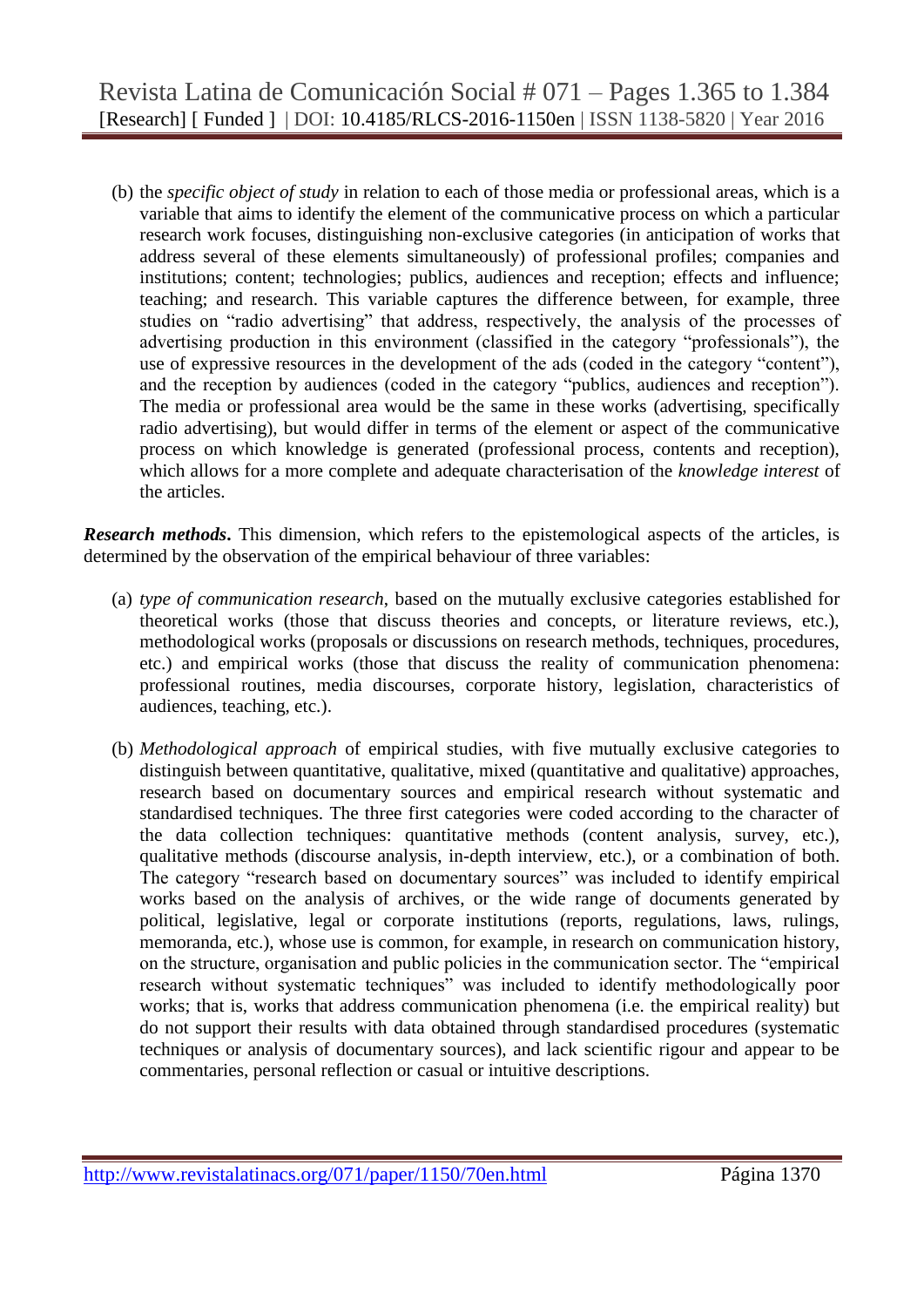(c) data collection *techniques* used in empirical works that resort to systematic or standardised procedures, which are divided in 11 categories that include virtually all of the techniques usually identified in the methodological literature (content analysis, survey, experimental designs, discourse analysis, focus groups, in-depth interviews, research on secondary data, biographical methods, ethnographic observation, etc.).

# **2.4. Coding and reliability**

Three researchers participated in the coding of the selected sample. The first phase of this process focused on the establishment and consolidation of the coding criteria over 10% of the sample of articles (60 approximately). The second phase involved a test of reliability over another, randomly selected, 10% of the sample. The results did not achieve the degree of agreement required between encoders to grant external validity to the results, specifically with regards to the variables considered in this work, which require a more interpretative effort (particularly the determination of the "specific objects of study" and the category "empirical research without systematic techniques"). For this reason, a double encoding was performed for all the units of analysis and the discrepancies between encoders were discussed in a case by case basis. Accordingly, the results obtained in this work should be considered to be highly reliable in accordance with the methodological standards of quantitative content analysis.

# **3. Results 3.1. Knowledge interests: media and professional areas**

Spanish research on communication carried out during the most recent stage has mostly focused in the study of journalism and journalistic content, which are addressed by almost half of the articles published between 2008 and 2014 in the sample of analysed journals (table 2). The attention paid to the remaining media-professional areas is way lower. The volume of research on journalism is almost twice as much the amount research on audiovisual communication, although this seems to be a perfectly consolidated area of work, and is present in a quarter of the scientific production in this period. The interest in other traditional fields of communication research seems to be lower, although work on public relations and corporate and institutional communication represent about 10% of the sample, which is twice as much as the percentage of articles dedicated to research on advertising and marketing, which are analysed by just 5% of the articles.

Articles investigating the internet and, in general, the digital environment represent 7% of the sample, but this figure does not accurately reflect the interest of Spanish researchers in phenomena related to digitisation. In fact, this category only gathers those works that study aspects of the digital environment (internet, social networks, blogs, websites, etc.) without links to any of the aforementioned media-professional areas (journalism, audiovisual communication, advertising, public relations, propaganda, etc.). For example, research works on digital journalism or the use of social networks by companies were assigned, respectively, to the categories "journalism" and "public relations and corporate and institutional communication", although their reference to the digital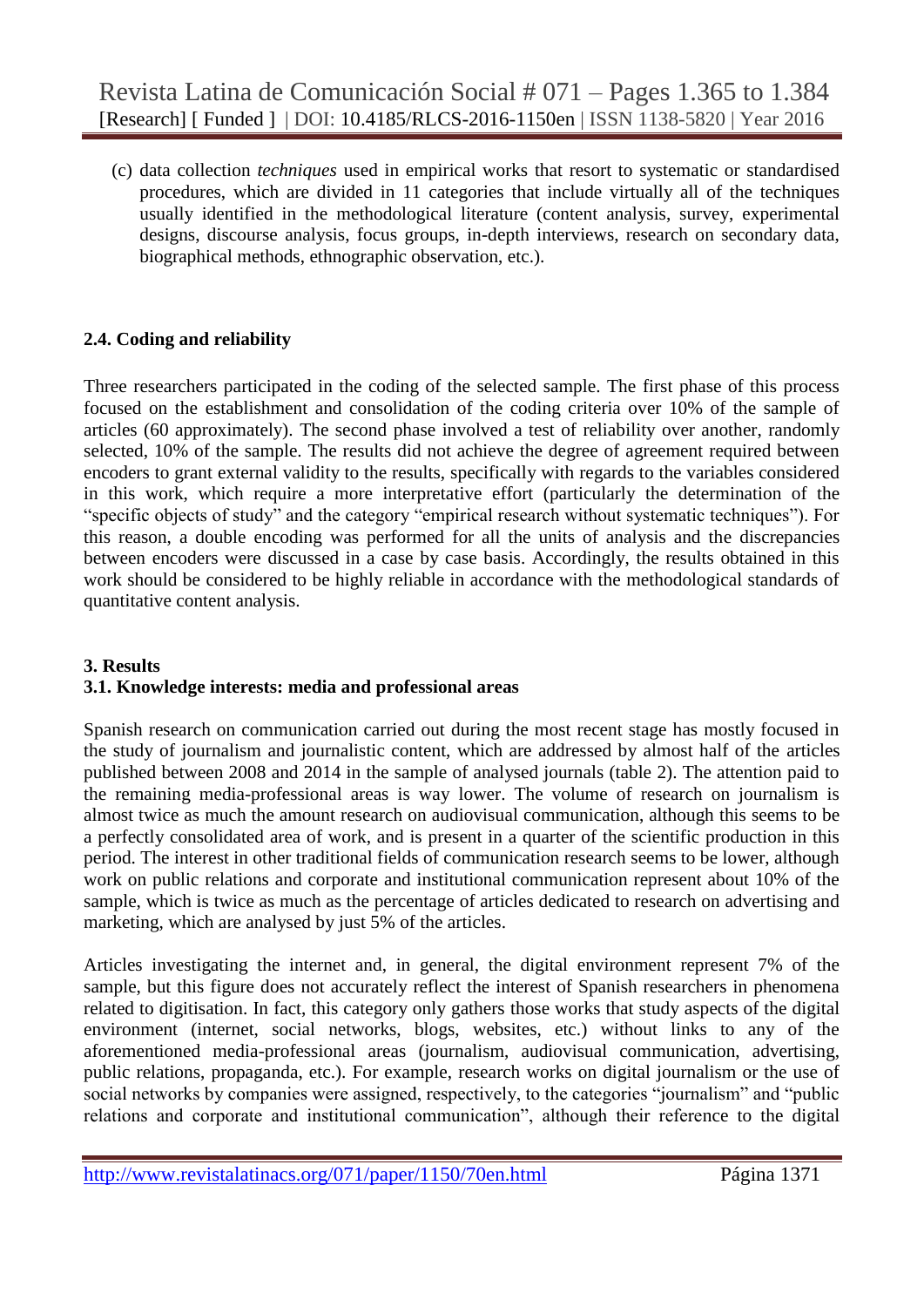environment was noted. If we take into consideration this fact, the works that address communication in the digital environment represent nearly 20% of the sample, making the impact of digitisation on communicative practices and products one of the objects of study of most interest for the scientific community.

|                                                                 |                            | <b>Number</b><br>$\mathbf T$<br>529) | $\frac{0}{0}$ |
|-----------------------------------------------------------------|----------------------------|--------------------------------------|---------------|
| Journalism or journalistic content                              | Journalism (in<br>general) | 49                                   | 9.3           |
|                                                                 | Print press                | 74                                   | 14.0          |
|                                                                 | Television                 | 29                                   | 5.5           |
|                                                                 | Radio                      | 3                                    | 0.6           |
|                                                                 | Digital media              | 49                                   | 9.3           |
|                                                                 | Teaching / research        | 15                                   | 2.8           |
|                                                                 | Other                      | 26                                   | 4.8           |
|                                                                 | <b>Total</b>               | 245                                  | 46.3          |
| Audiovisual communication                                       |                            | 123                                  | 23.3          |
| Public relations and corporate / institutional<br>communication | 47                         | 8.9                                  |               |
| Internet, digital media and ICT                                 | 37                         | 7.0                                  |               |
| Communication or media communication (in general)               | 34                         | 6.4                                  |               |
| Advertising and marketing                                       | 25                         | 4.7                                  |               |
| Propaganda                                                      | 8                          | 1.5                                  |               |
| Other                                                           |                            | 10                                   | 1.9           |

| Table 2. Media or professional area, object of study (2008-2014) (summary of the 61 coded |  |
|-------------------------------------------------------------------------------------------|--|
| subject categories)                                                                       |  |

Source: Authors' own creation

In any case, and as mentioned, communication research in Spain privileges the study of issues related to journalism and journalistic information, which are the focus of five of every ten articles published in this period. If examine in greater detail the features of Spanish journalism research (table 2), we can observe a clear predominance of works centred in the print daily press (almost a third of the articles on journalism), above the attention dedicated to journalism in digital media and, above all, to journalism in television and radio (the latter with a purely testimonial presence). However, the analysis of digital journalism is an area already consolidated, and is the object of study of 20% of the articles on journalism in this stage.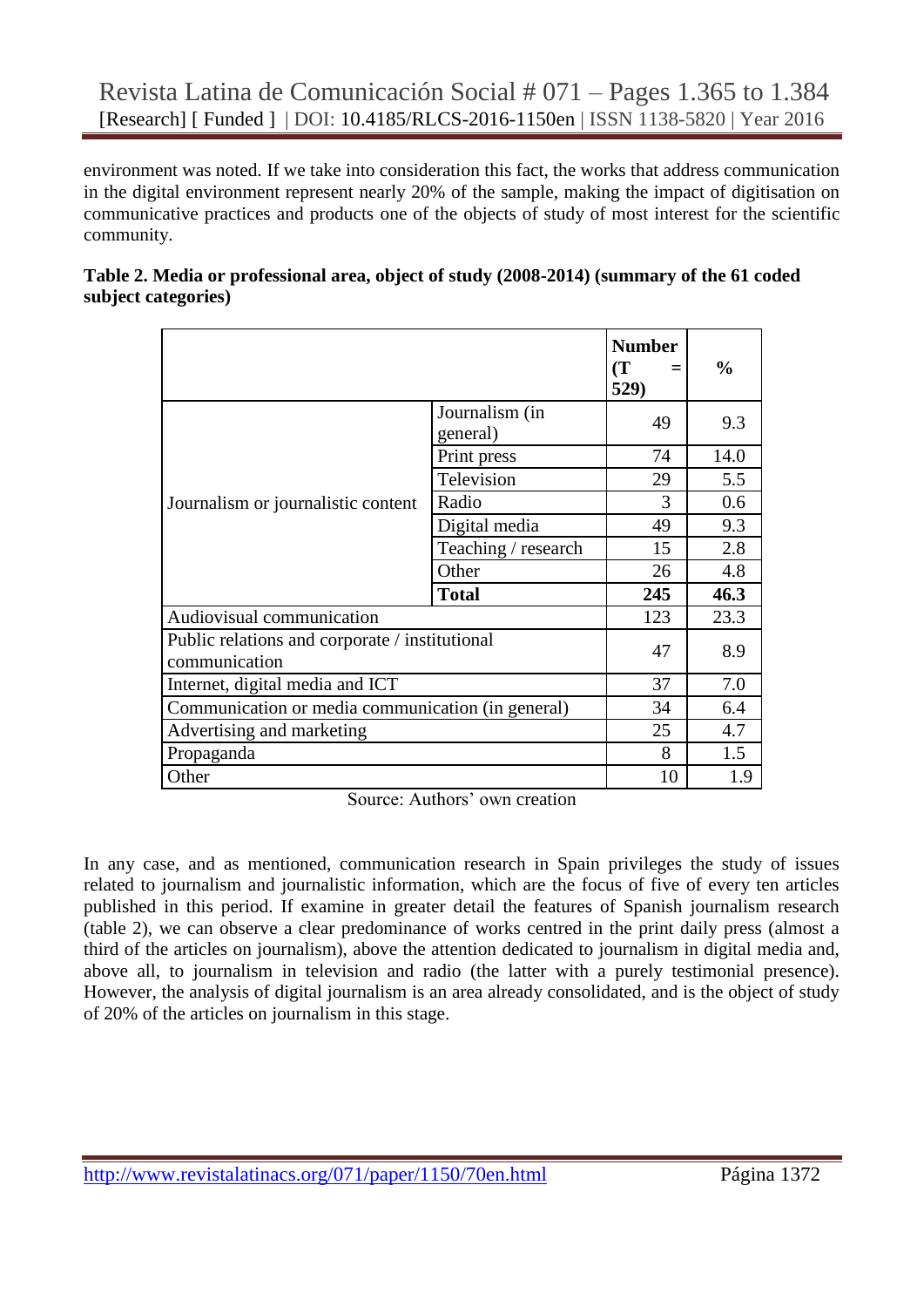

**Figure 1. Evolution of journalistic areas as objects of study**

Source: Authors' own creation

If we look at the specific evolution of journalism research in this period (Figure 1), we can see that at the beginning (2008) there was a noticeable diversification of the knowledge interests, with a balanced distribution of works addressing the main objects of study in this field (digital media, daily press, journalism in general, journalism teaching and television journalism). This situation of diversification and balance is maintained basically in 2010, except for the abrupt decline of articles on the educational aspects of journalism, after the advancement, and even conclusion, of the adaptation of university education on communication to the European Higher Education Area (EHEA), which prompted the attention to this issue in previous years. In the second half of the period, from 2012 onwards, this panorama is clearly subverted, with a spectacular growth of works on the daily press, which represent 40% of the articles on journalism that year. The trend continued in 2014, with a decline in the percentage of texts that addressed digital journalism, but with a significant increase in the number of articles focused on television journalism.

# **3.2. Knowledge interests: specific objects of study**

The analysis of the communication-related issues that have interested the Spanish scientific community in this latest stage was complemented with the examination of the *specific objects of study*, which are understood as the specific elements or aspects of the communicative process about which knowledge is generated (Figure 2). The results indicate that Spanish research is notably inclined to the study of media content, which is the object of study of more than 55% of the articles. Of every ten articles published by Spanish authors in this period, almost six focused on contents, which reflects the strength of this *content-centred* bias.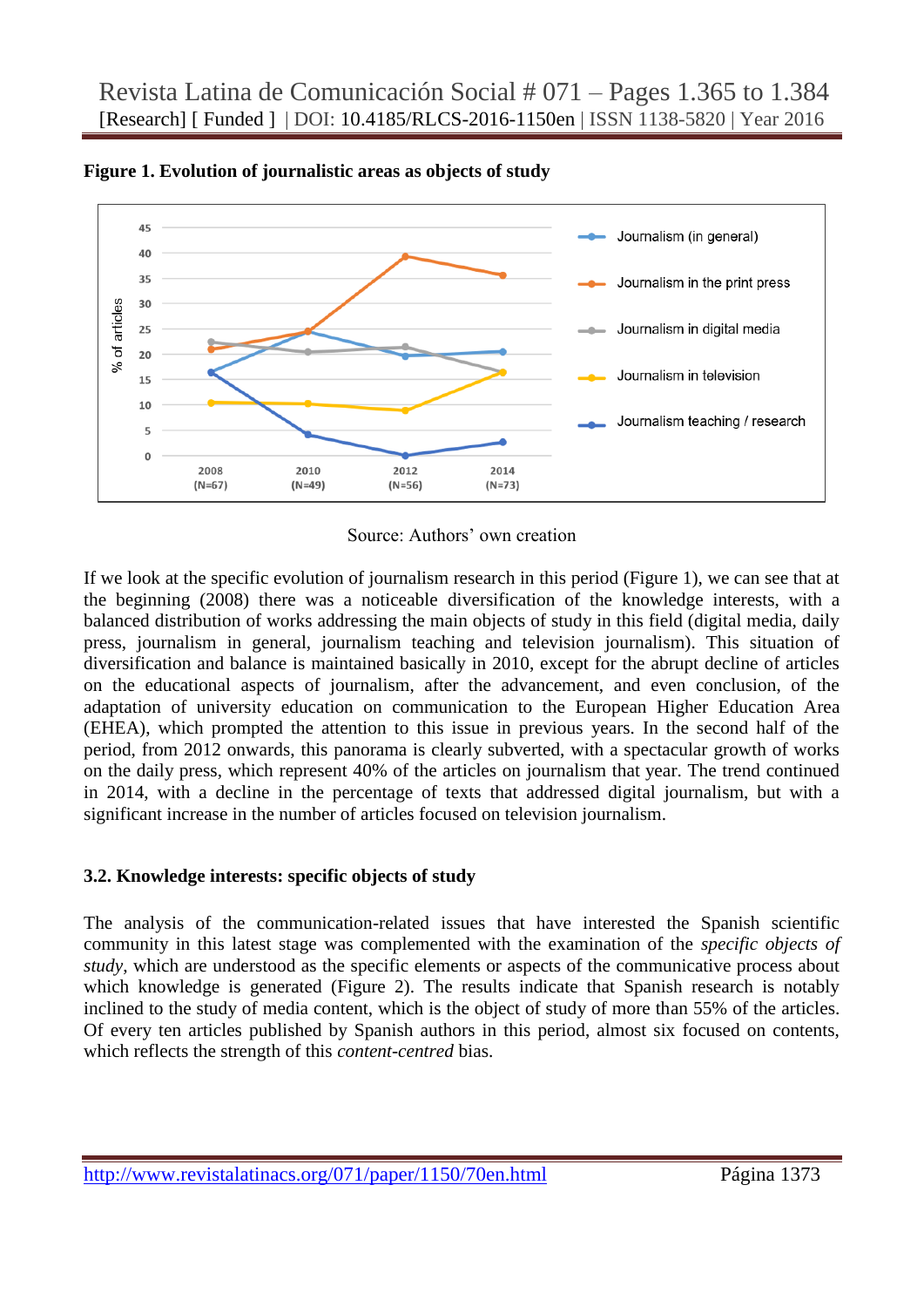

**Figure 2. Specific objects of study (2008-2014)**



If we combine this result with the centrality of journalism in the media-professional areas addressed by the academic community (almost half of the articles), we get a typical profile of the Spanish communication research, characterised by a clear predominance of studies on *journalistic contents*, which is the object of almost one-third of the total scientific production on communication disseminated by these journals in the most recent period (167 or 31.6% of the sample of 529 articles). One of every three articles written by Spanish authors is an analysis related to journalistic contents, specifically informative discourses (treatment, representation or coverage of social referents: immigrants, health crises, domestic violence, election campaigns, etc.), which constitute 20% (one in every five articles) of the articles published on communication between 2008 and 2014 in the analysed journals.

The interest in this *discursive dimension* (the study of media content) contrasts with the relative neglect of the *institutional* and *social* dimensions of the communicative system. The first one includes those works on the professional areas (processes of production, ethical and deontological issues, occupational profiles, corporate partnerships, etc.) and business sectors (operation of corporations, structure of markets, sectorial public policies, etc.), and in fact constitutes a consolidated field in the latest Spanish communication research, since they constitute around a quarter of the articles analysed (26.6%). With regards to the *social dimension* (analysis of audiences, processes of reception, media effects and influence, etc.), the results indicate that it is an ostensibly deficit area (only about 15% of the articles included in the sample), although the research on audiences and reception have an discreet yet relevant presence (in more than 13% of the sample).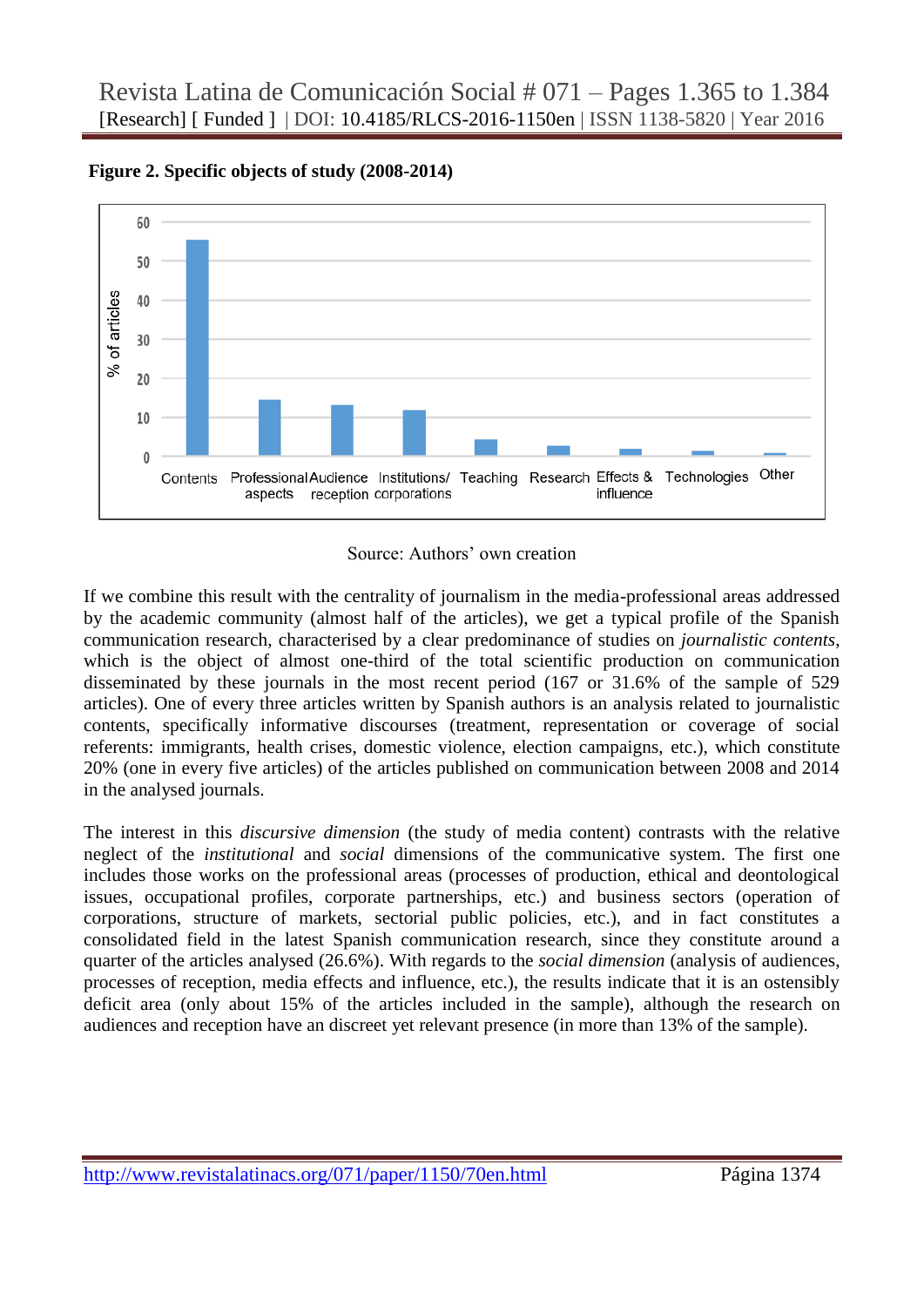

**Figure 3. Evolution of specific objects of study**

Source: Authors' own creation

If we look at the evolution of these specific objects of study between 2008 and 2014 (Figure 3), we can see that the *content-centred* bias of Spanish communication research is not mitigated nor stabilised throughout the period, but is even emphasised in the most recent phase (2012 and 2014), while there is a decline in the interest of the scientific community in the analysis of the institutional aspects related to communication, and particularly in the business sector, the structure of markets and the public policies affecting the sector. On the other hand, research works on the characteristics and activity of audiences in the communicative processes has picked up notably to become a frequent object of study in Spanish research (20% of the articles published by these journals in 2014), which is undoubtedly linked to the extension of the communicative practices undertaken by audiences in digital environments, especially in social networks.

# **3.3. Types of research in communication studies**

Spanish communication research published in recent years in these journals is, in an overwhelming volume, empirical, i.e., it addresses issues linked to the phenomenal reality of communication (characteristics of contents, analysis of production processes, studies of the communicative market, consumption of media products, description of audiences, etc.). Nine of every ten articles published during the period can be classified in this category, with a clear trend (figure 4) to the reinforcement of that profile during the period (almost 93% of the works published in 2014).

This result reflects an academic community that is attentive to the generation of knowledge about the communicative reality, but is also symptomatic of the scarce effort made by researchers in the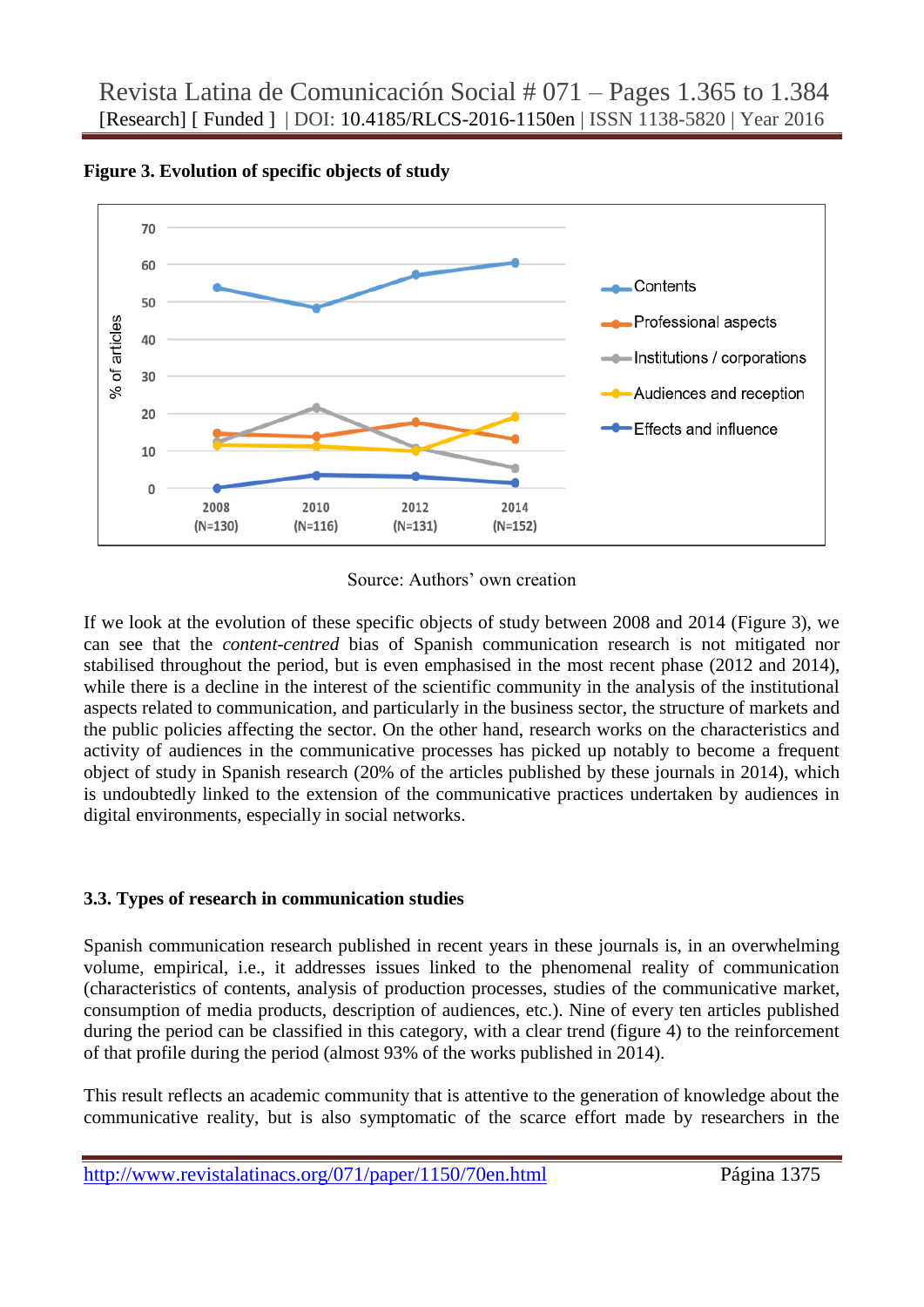conceptual reflection and the discussion and proposal of methodological procedures for empirical research, a type of work that, in the general economy of the production of scientific knowledge, adopts the functions of conceptual clarification and the proposal of technical procedures necessary to advance empirical research in an epistemologically productive and valid direction. And this task has been almost abandoned in the current Spanish communication research. In the last year of the period under analysis (2014), works of this type are a very small minority, and do not even represent, adding both modes (methodological and theoretical), one in ten of the articles published in these journals.





Source: Authors' own creation

In any case, the dominant position acquired by empirical research in the Spanish scientific production on communication seems to have been accompanied by a progressive improvement of the methodological quality. In order to assess this aspect, we distinguished between those works that collected empirical data through any of the systematic techniques established in the methodological literature (quantitative content analysis, survey, discourse analysis, focus group, experimental research, etc.), from those that were based on data that were merely casual, circumstantial or subjective (personal impressions of the author) and presented other deficiencies in the collection and management of empirical data. The use of these systematic techniques should be understood, in any case, strictly as an *indication of quality*, since the mere employment of these procedures does not necessarily mean that its effective implementation is carried out with the required methodological accuracy.

Taking into account this circumstance, the results indicate that Spanish empirical research carried out in this recent period meets, in general terms, the minimum standards enforceable to works of this type. In more than 80% of the sample of articles it was possible to identify at least one of these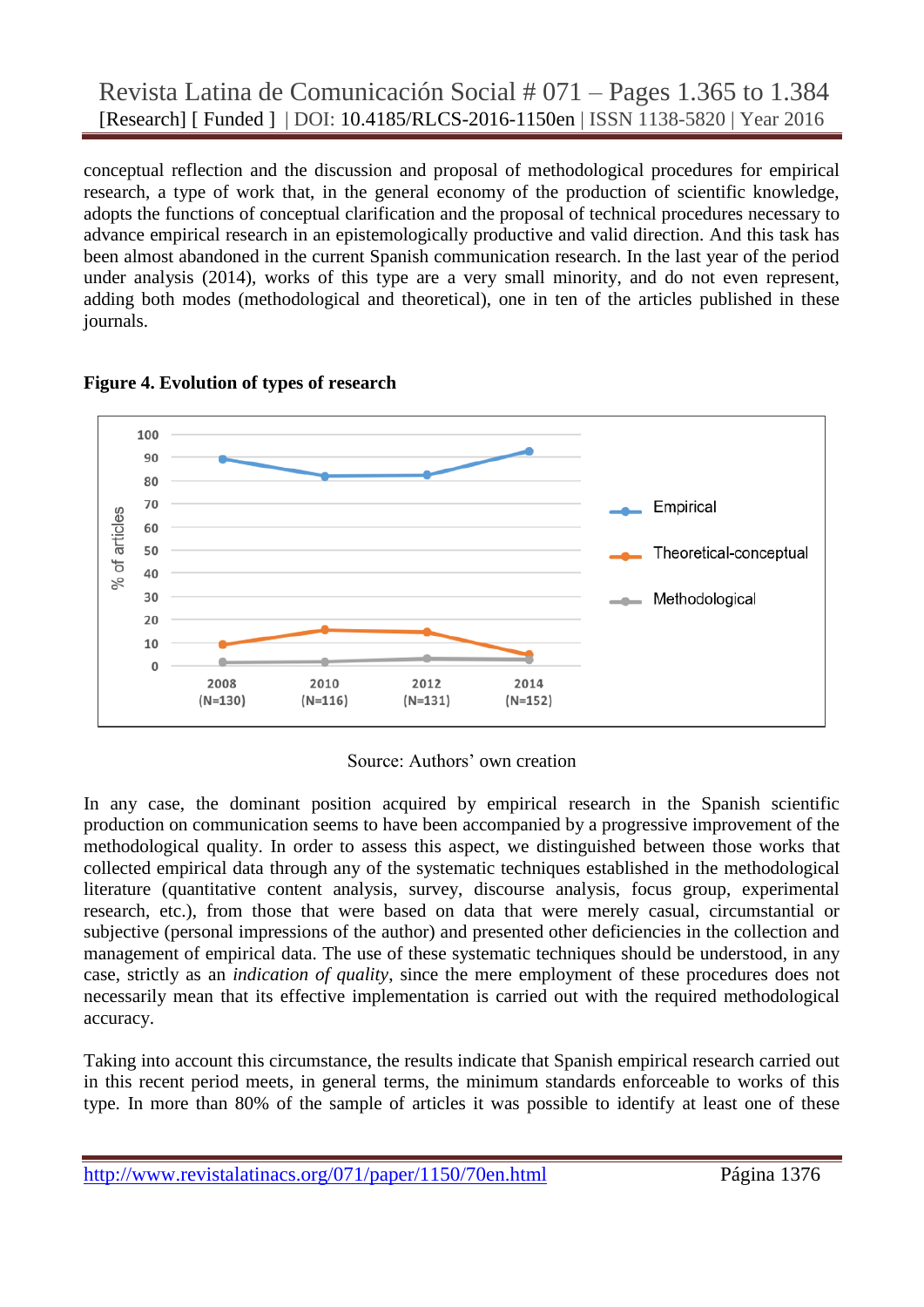systematic or standardised techniques, which means that nearly 20% of the articles should be considered products of bad research praxis.



**Figure 5. Evolution of empirical research**

#### Source: Authors' own creation

If we look at the evolution of this variable, there has been a very substantial improvement in the quality of the empirical research published over the course of this period, given that at the beginning, in 2008, nearly one-quarter (24.1%) of the articles suffered from basic methodological shortcomings, and in the following years that proportion declined to around one in ten. In any case, the light but steady upward trend from 2010, which puts the percentage of poor empirical research in 2014 in a high 16%, indicates that the condescension of the Spanish journals to the publication of works that do not meet the minimum methodological requirements has decreased in comparison to previous stages, although it still remains.

# **3.4. Methodological features of qualified empirical research**

Qualified empirical research (i.e. works based on the use of systematic or standardised techniques and procedures for data collection and processing) represents, as mentioned, more than 80% of the works of this type, with a clear predominance of quantitative works, which constitute half of the works of the empirical research articles (191 of 384 articles with evidence of an acceptable methodological quality). The other modalities of methodologically sound empirical research obtained much more discrete percentages. Research works based on qualitative methods and technical reach 20%, while works based on the analysis of documentary sources (archives, political or business reports, legal documents, etc.) represent nearly one fourth (23.2%) of the works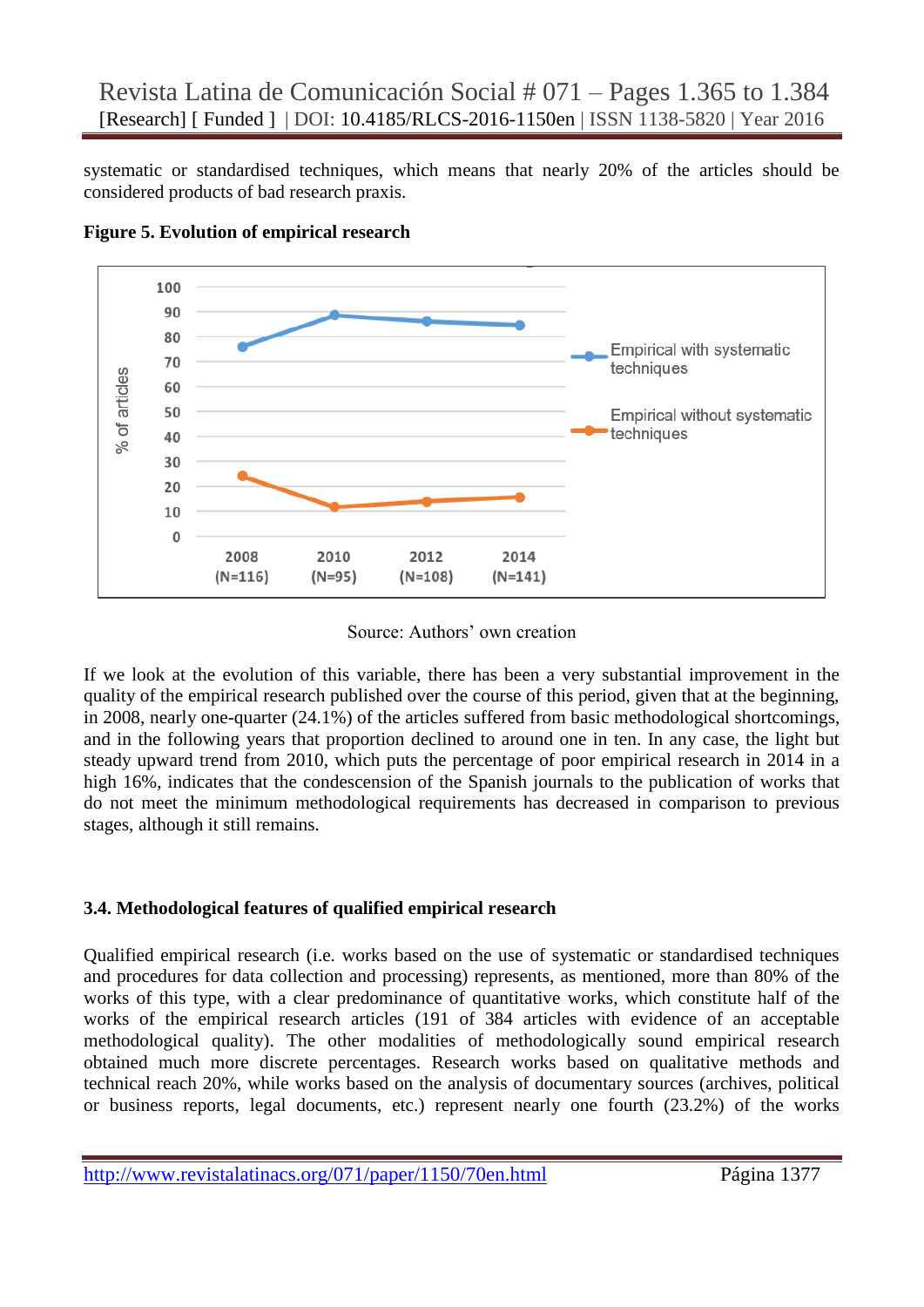published in the most recent period. Meanwhile, works that combine quantitative and qualitative techniques represent almost 8% of the sample of articles.



**Figure 6. Evolution of empirical research with systematic techniques**

Source: Authors' own creation

In addition to the expected dominance of empirical research, the most significant data is probably the progressive strengthening of quantitative studies in the most recent Spanish communication research (figure 6). At the beginning of the period under analysis there is a stage of relative diversity in terms of research modalities, and none of them reached an overwhelmingly dominant position. In the first part of this phase, between 2008 and 2010, of every ten published articles, four were quantitative works, but three were based on the analysis of documentary sources, two were qualitative works and one combined quantitative and qualitative techniques. This balanced situation changes in the second stage of the period, and in 2012 and 2014 quantitative works represented already almost six of every ten articles, while qualitative works stayed around 20% and the percentage of works based on empirical source dropped very significantly.

The results regarding the research techniques of methodologically sound works allow us to close the characterisation of current empirical research in Spain (figure 7), and it particularly affects the use of quantitative content analysis, a technique used in nearly 40% of the articles published by these journals. As mentioned, research on media contents is by much (about 60% of the articles) the specific object of study most frequently studied by the Spanish scientific community, but it usually refers to quantitative content analysis, and only 15% of the works offer qualitative discourse analysis in any of its variants (linguistic, textual, narratological, critical, rhetoric, argumentative, etc.).

Among the remaining techniques, and aside from the works based on documentary sources, only the (quantitative) survey and the (qualitative) in-depth interview reach a regular presence in Spanish communication research (in around 15% and 9% of the articles, respectively), while the rest of the empirical procedures available to researchers, either quantitative (experimental research) or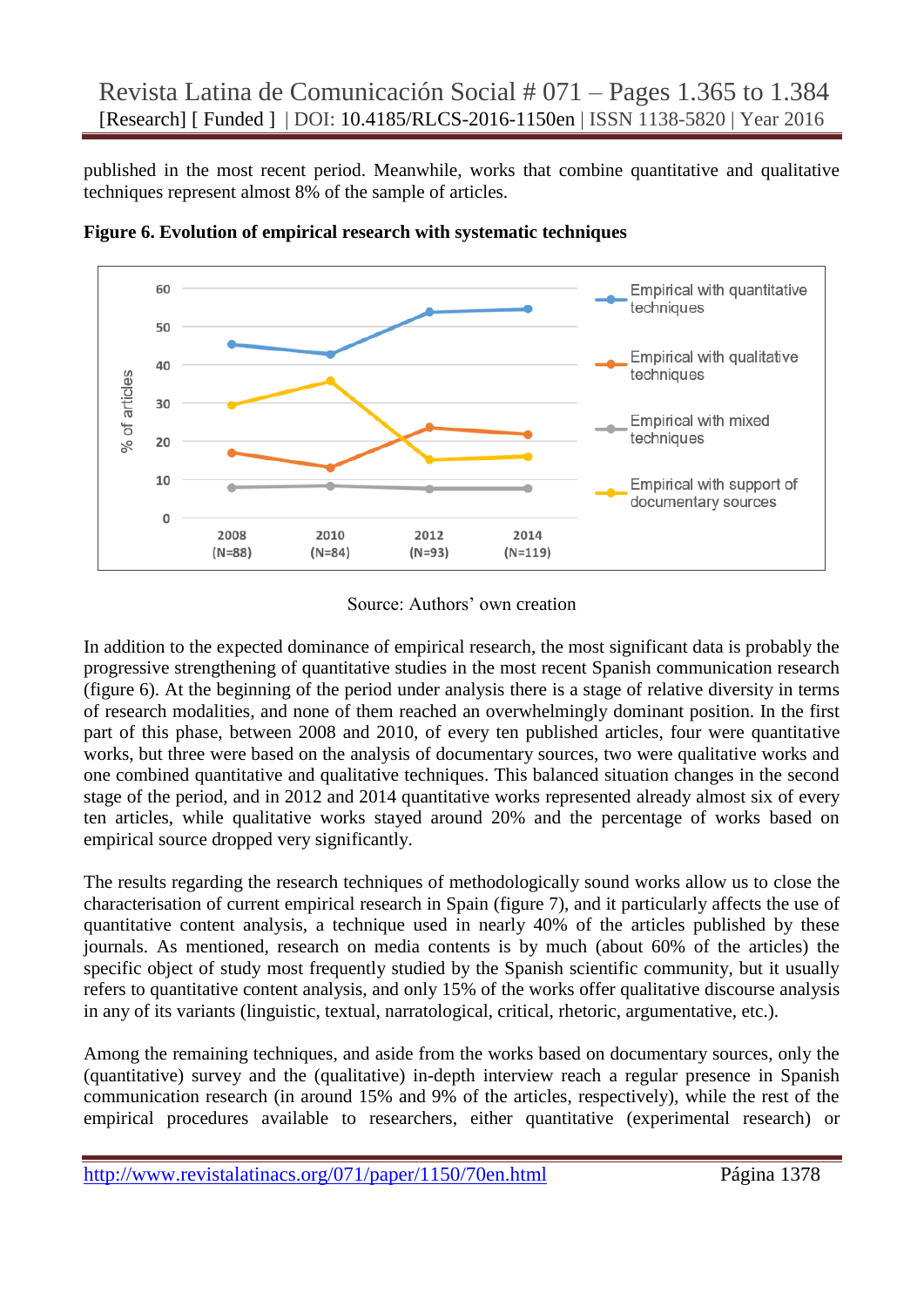qualitative (focus group, ethnographic observation and Delphi and biographical methods), are used only very occasionally, with percentages that do not exceed in any case 5% of the published articles.



**Figure 7. Empirical research techniques (2008-2014)**

Source: Authors' own creation

The features of the techniques used reflect the type of source of data that supports the empirical research on communication in Spain in this period. 75% of the articles dealing with aspects of the communicative reality are based on data extracted from documents (journalistic information, ads, interventions in social networks, websites, laws, reports, codes of ethics, university study programmes, scientific articles, etc.). Only the remaining 25% are based on live sources; i.e., the data is collected from people through surveys, interviews, observation, biographies, focus groups or participation in experiments. Spanish communication research is, essentially, a research based on the analysis of documents, carried out by a scientific community that is locked in newspaper archives and digital repositories, and unlikely to capture the communicative reality that takes place on the streets.

# **4. Discussion and conclusions**

The analysis of the articles published between 2008 and 2014 by authors affiliated to institutions and research centres based in Spain in five of the most important journals reveals the following general profile of Spanish communication research in the most recent period: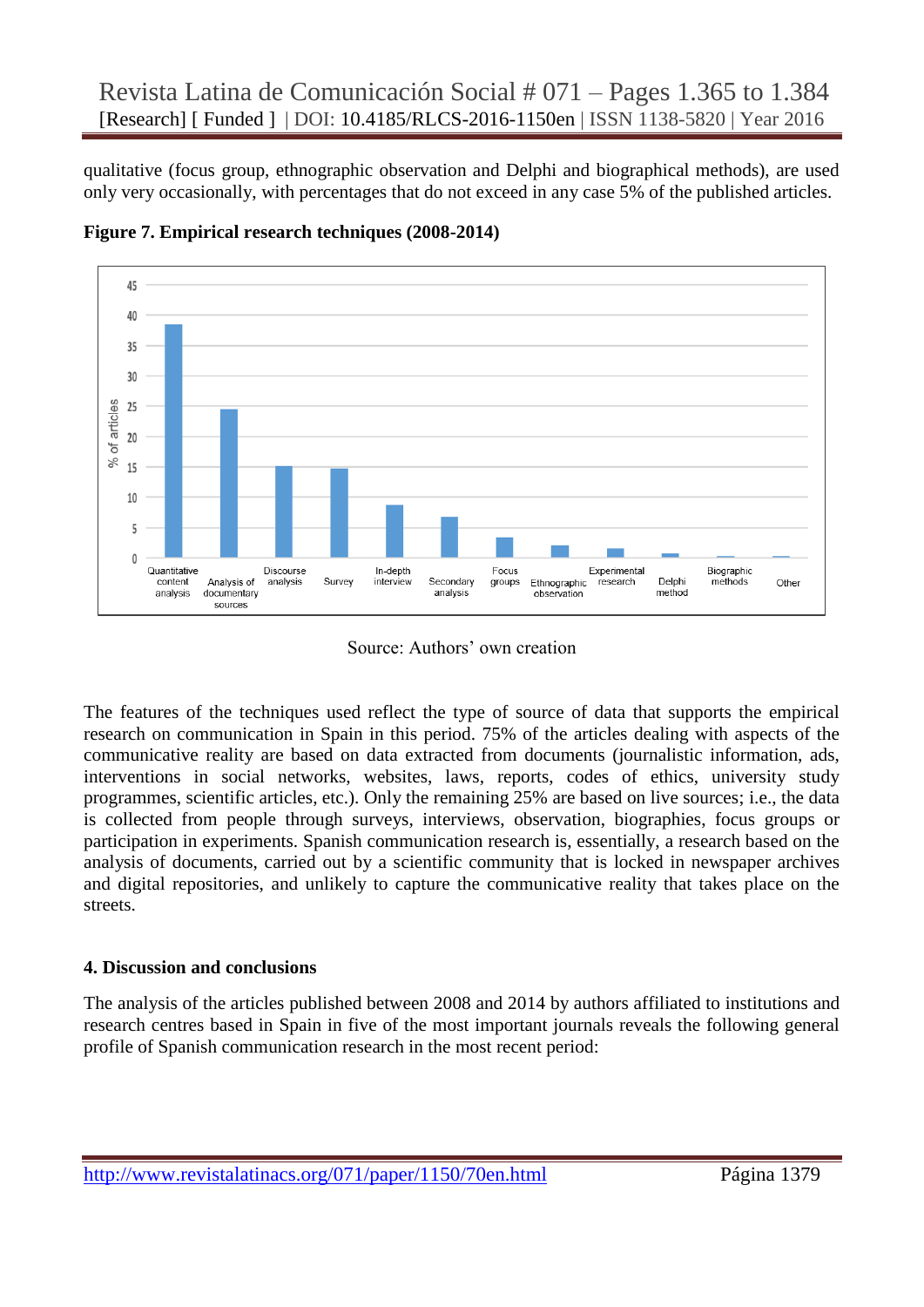- (a) the centrality of journalism and journalistic content as the media-professional area to which greater researcher effort is dedicated by the scientific community (almost 50% of the sample of articles), although studies on audiovisual communication are also a well consolidated area. On the contrary, the interest for public relations and corporate communication, and, above all, advertising and marketing, moves within more discrete parameters.
- (b) In the specific field of journalistic research, attention seems to focus on the analysis of aspects related to the daily press (production processes, news content, etc.), which is addressed by a third of the work in this field, overcoming widely the percentage of works dealing with the analysis of digital journalism or audiovisual media (television and radio). Moreover, the interest in the daily press seems even more accentuated in the most recent journalistic research (years 2012 and 2014 of the sample).
- (c) the growing relevance of the research on the digital environment, both specifically (internet, social networks, etc.) as well as its links to the different media-professional areas (journalism, audiovisual communication, advertising, corporate communication, etc.), which represent already a fifth of the published articles.
- (d) the overwhelming predominance of studies on media content, which represent almost six of every ten published works, reflects an interest that, far from been mitigated, become steady or decline over the course of the period under study, follows an upward trend in the most recent years (2012 and 2014).
- (e) the interest in the *discursive dimension* of communication contrasts with the relative neglect of the *institutional* dimensions (professional aspects, corporations, markets, sectorial policies, etc.) and *social dimensions* (audiences, media consumption, effects and influence, etc.). The interest in the former dimension declines even in the last years of the period under analysis to 15% of the published articles; while the interest in the second dimension has just picked up recently to reach 20% in the last year of the period (2014), driven by studies on the activity of the audiences in the digital environment.
- (f) the gradual decay, until its virtual disappearance in the last year of the period under analysis (2014), of the works of theoretical-conceptual and methodological nature, and the simultaneous strengthening of the tendency to the publication of empirical research (more than 90% of the articles), and specifically quantitative research, with a clear predominance of content analysis as a data collection technique.
- (g) the apparent improvement of the methodological quality of the empirical work, with an appreciable decline in articles based on poor research praxis. This type of works went from representing a fourth of the articles published in 2008 to around 10% in subsequent years, although with a new upward trend that places the presence of this non-solvent research at 16% of the empirical articles published in 2014.

If we compare this general profile of the recent communication research in Spain with the one obtained in the analysis of the 1998-2007 period (Martínez-Nicolás and Saperas, 2011), we can note

http://www.revistalatinacs.org/071/paper/1150/70en.html Página 1380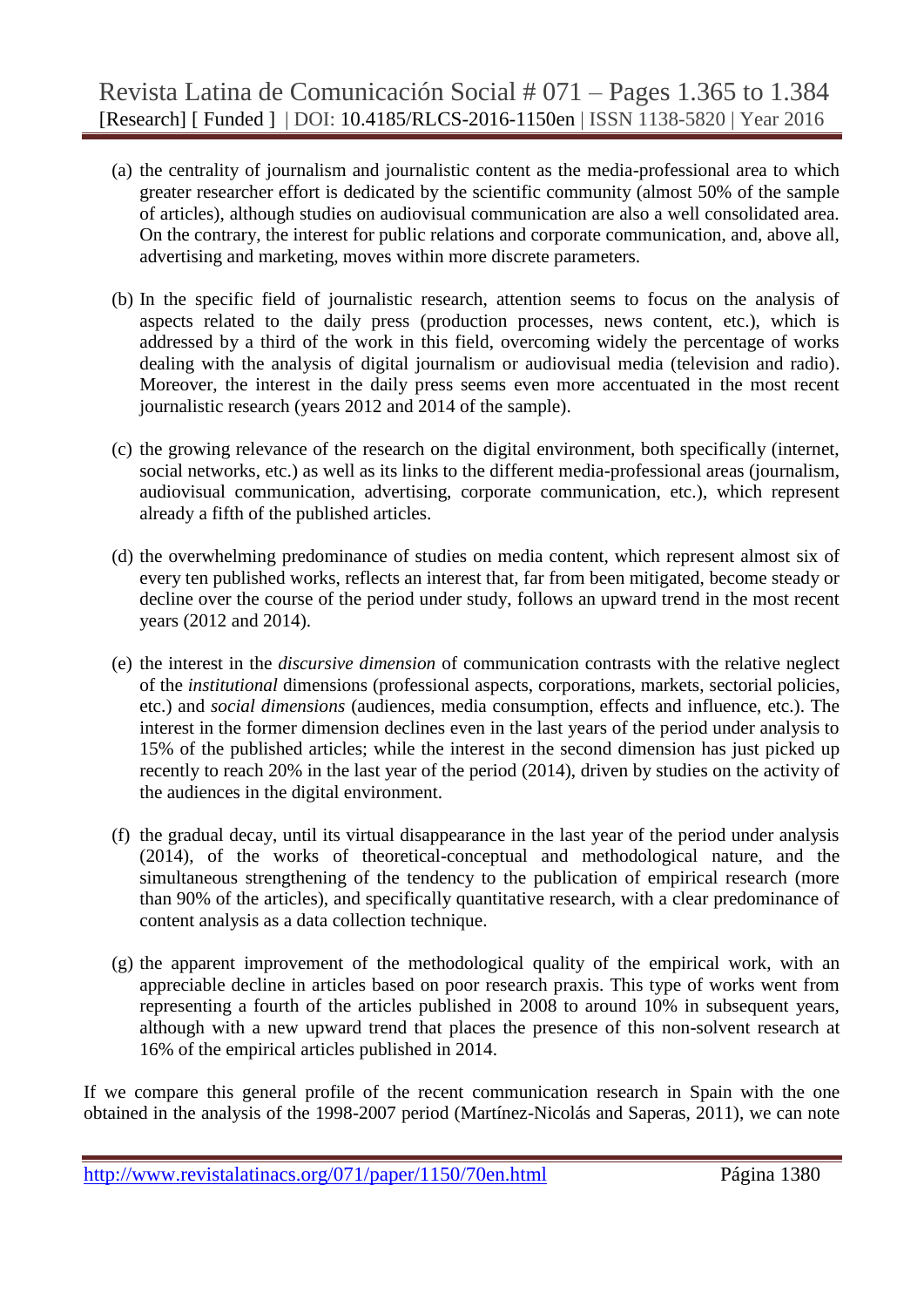# Revista Latina de Comunicación Social # 071 – Pages 1.365 to 1.384 [Research] [ Funded ] | DOI: 10.4185/RLCS-2016-1150en | ISSN 1138-5820 | Year 2016

that Spanish researchers are still basically interested in the study of journalism and journalistic content, which has represented almost half the works published by the Spanish journals back then and now. However, in this recent stage there has been a significant growth of studies on audiovisual communication, and public relations and corporate and institutional communication. With regards to the journalism research, at this late stage the interest has increased in the analysis of digital journalism (going from 3% of articles in 1998-2007 to nearly 10% in the latest period) and, to a lesser extent, in journalism in audiovisual media (especially television journalism, whose percentage has doubled in comparison to the previous period). However, there has also been a significant alteration in the thematic structure of journalism studies in recent years, whose knowledge interests seem to go back to a traditional or conservative approach, which is focused on the analysis of the practices or products (discourse, formats, etc.) generated in a field, the daily press, whose relevance in the information ecosystem has been declining in this recent stage, and there is a declining interest in those journalistic modalities of greater social influence (television and radio journalism) and greater professional projection due to their emerging character (digital journalism).

Another of the apparently perennial traits of communication research in Spanish is its *contentcentred* bias, being the analysis of media contents the object of study most widely addressed by the scientific community. And this preference has become even stronger in these last years. The works focused on contents account for 53.2% of the articles published in the 1998-2007 period, for 55.4% of the sample collected from 2008 to 2014, but in the last year exceed 60% of the sample. More significant is the drastic reduction in this recent period of the academic interest in the *institutional dimension* of the communication system (professional aspects, corporations, markets, policies, etc.), going from more than the half of the works in the 1998-2007 period to one fourth of the sample of articles in the latest period.

However, the most noticeable change between the two periods is the substantial improvement -at in indicators- in the methodological quality of the empirical research. Depending on the year, between 30% and 45% of the articles published in the 1998-2007 decade presented basic methodological deficiencies, while this percentage dropped to 16% in the most recent period. Everything seems to point to the gradual process of improvement, since in the first year of this period of analysis, 2008, still 25% of the empirical articles were classified as non-methodologically-solvent research. The qualitative leap in this regard occurred thereafter, and in 2010 bad research practices only affected one of every ten empirical works, although there was a worrying resurgence of the same in the following years (2012 and 2014).

The period covered jointly by this work and the preceding (Martínez-Nicolás and Saperas, 2011), between 1998 and 2014, is marked by a point of institutional caesura, the implementation of the ACADEMIA faculty accreditation programme, whose impacts in the orientation of Spanish research, in general, and in communication, specifically, are still going to impact the scientific rigour, and whose characterisation may be developed with some of the results obtained here. It is significant, for example, that despite media content has traditionally been the predominant object of study in Spanish communication research, the interest in its analysis, and especially in journalistic content, has increased after the implementation of ACADEMIA up to 60% of the published research works. Equally significant is the fact that research in journalism is currently experiencing a kind of conservative turn which once again gives priority to the daily press, particularly to the analysis of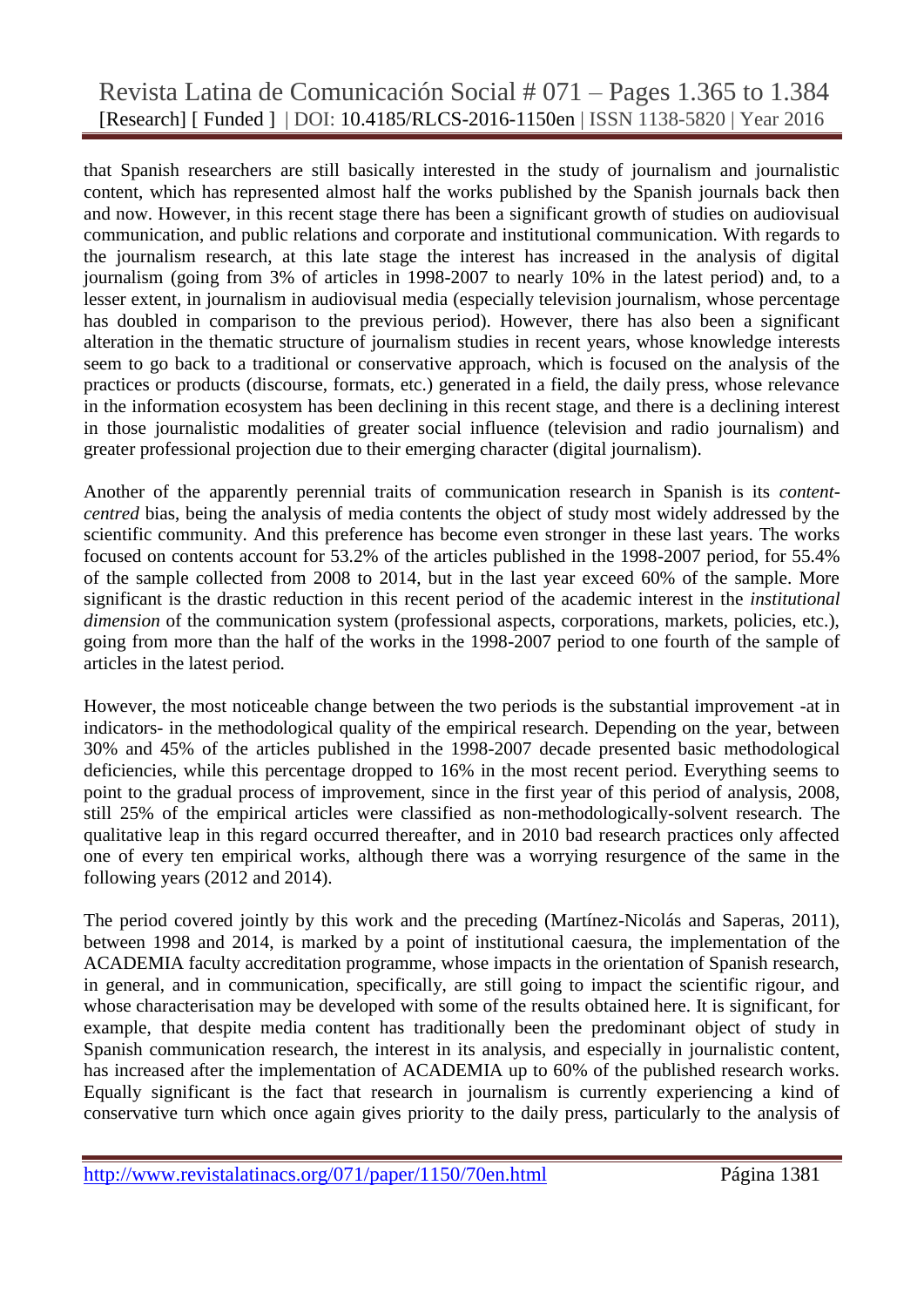treatments, representations and news coverage based on samples of the daily press, which is easily accessible to researchers.

Also relevant for this discussion is the confirmation of the decreasing interest, up to the point of almost current irrelevance, of the *institutional dimension* of the communication system, whose object of study (professional profiles, production processes, corporate organisation, market structure, communication policies, etc.) usually demands the employment of more expensive techniques and procedures of empirical research (survey, in-depth interview, ethnographic observation, document analysis), in terms of the resources needed for their implementation (including time), in comparison, for example, to quantitative content analysis, which is the recurrent technique in Spanish communication research with a tendency to reinforce its dominant position. Finally, also significant is the virtual disappearance of theoretical works in the most recent Spanish scientific production, which is widely focused on empirical research with a quantitative approach (almost 60% of empirical articles published in 2014), according to the internationally hegemonic methodological standard (Carrasco-Campos and Saperas, 2014 and 2016).

Finding the relation that exists between these recent trends in communication research and the new institutional requirements imposed by the ACADEMIA programme for faculty professionalisation is a subject matter that requires, without doubt, a more detailed analysis. However, there is increasing evidence that indicates that the decisions and practices of communication researchers begin to respond, to some extent at least, to the strict calculations of academic profitability.

 Funded research. This work is part of the research project *25 years of communication research in Spain (1990-2015): scientific production, academic community and institutional context*, funded by the National Programme for the Promotion of Scientific and Technological Research of Excellence, of the National Plan for Scientific and Technological Research and Innovation 2013-2016 (CSO2013-40684-P, [http://www.incomes-25.es\)](http://www.incomes-25.es/). Special thanks to Rebeca Martínez Fernández, fellow researcher attached to the project, for her participation in the coding process.

# **5. References**

ANECA (2005): *Libro blanco sobre los títulos de Grado en Comunicación*. Madrid: ANECA.

Baladrón, A. J.; Correyero, B. & Manchado, B. (2014): "Three decades of advertising research in Spain: analysis of scientific communication journals (1980-2013)", *Communication & Society*, 27 (4): 49-71.

<http://dx.doi.org/10.15581/003.27.4.49-71>

Carrasco-Campos, Á. & Saperas, E. (2014): "Debate, confrontación y hegemonía en la disciplina de la comunicación. Nuevos tiempos para un paradigma dominante", *Redes.com*, 10: 145-158. <http://revista-redes.hospedagemdesites.ws/index.php/revista-redes/article/view/336/366>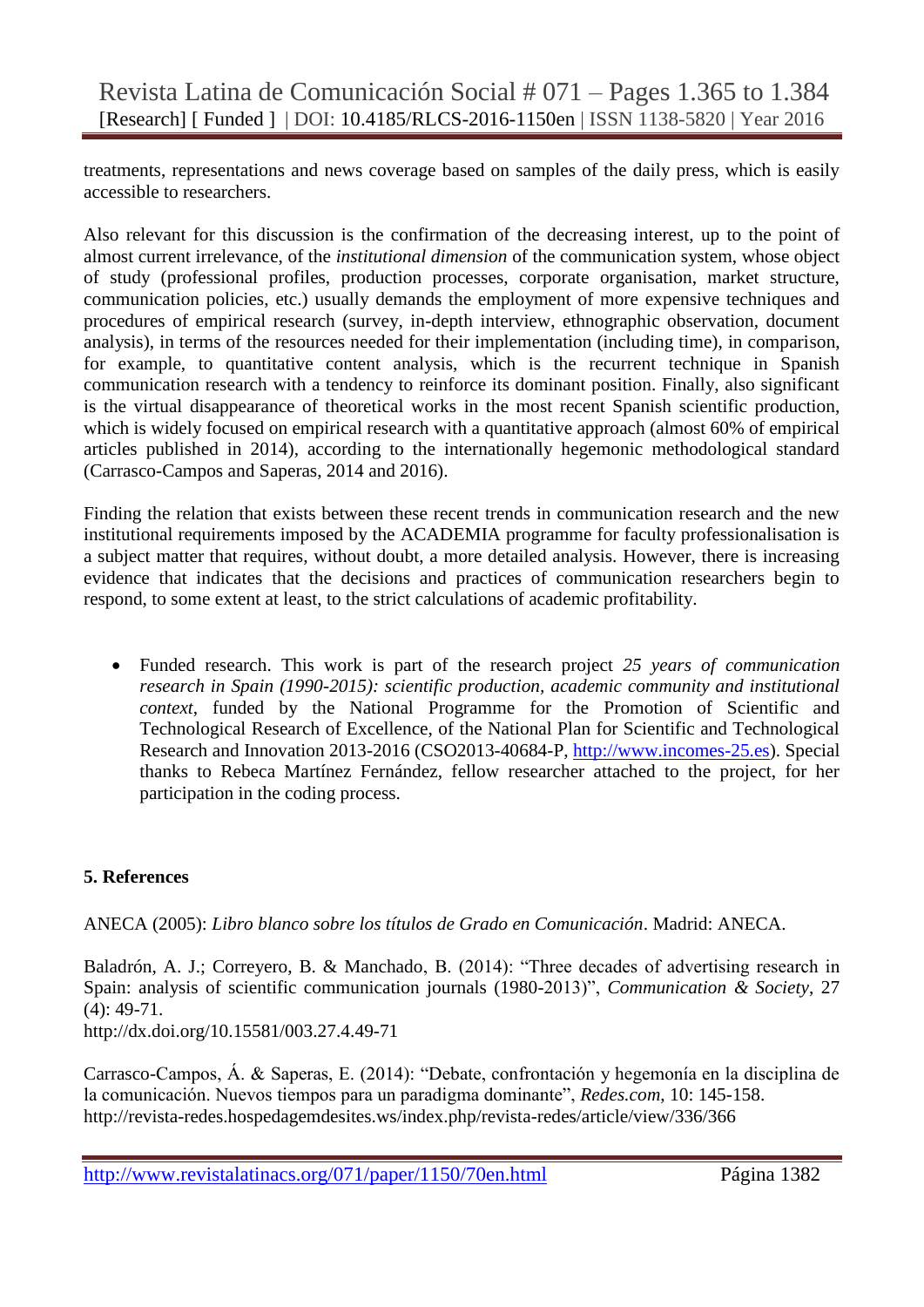Carrasco-Campos, Á. & Saperas, E. (2016): "Cambio tecnológico, globalisación neoliberal y hegemonías metodológicas en la investigación comunicativa internacional", *Ámbitos. Revista Internacional de Comunicación*, 32.

[http://ambitoscomunicacion.com/2016/cambio-tecnologico-globalisacion-neoliberal-y-hegemonias](http://ambitoscomunicacion.com/2016/cambio-tecnologico-globalizacion-neoliberal-y-hegemonias-metodologicas-en-la-investigacion-comunicativa-internacional/)[metodologicas-en-la-investigacion-comunicativa-internacional](http://ambitoscomunicacion.com/2016/cambio-tecnologico-globalizacion-neoliberal-y-hegemonias-metodologicas-en-la-investigacion-comunicativa-internacional/)

De Filippo, D. (2013): "La producción científica española en Comunicación en WOS. Las revistas indexadas en SSCI (2007-12)", *Comunicar. Revista Científica de Comunicación y Educación*, 21: 25-34.

http://dx.doi.org/10.3916/C41-2013-02

Escribà, E. & Cortiñas, S. (2013): "La internacionalisación y las coautorías en las principales revistas científicas de Comunicación en España", *Comunicar Revista Científica de Comunicación y Educación.*, 21, pp. 35-44.

Fernández-Quijada, D. & Masip, P. (2013): "Tres décadas de investigación española en comunicación: hacia la mayoría de edad", *Comunicar. Revista Científica de Comunicación y Educación*, 41: 15-24. <https://doi.org/10.3916/C41-2013-01>

Fernández-Quijada, D.; Masip, P. & Bergillos, I. (2013): "El precio de la internacionalidad: la dualidad en los patrones de publicación de los investigadores españoles en comunicación", *Revista Española de Documentación Científica*, 36 (2): e010. <http://dx.doi.org/10.3989/redc.2013.2.936>

Jones, D. (1998): "Investigación sobre comunicación en España. Evolución y perspectivas", *Zer. Revista de Estudios de Comunicación*, 5: 3-51. http://www.ehu.eus/zer/hemeroteca/pdfs/zer05-01 jones.pdf

Martínez-Nicolás, M. (2008): "La investigación sobre comunicación en España. Evolución histórica y retos actuales". En M. Martínez-Nicolás (coord.): *Para investigar la comunicación. Propuestas teórico-metodológicas*. Madrid: Tecnos, pp. 13-52. Reproduced in *Revista Latina de Comunicación Social*, 64: 1-14, 2009.

[http://www.ull.es/publicaciones/latina/09/art/01\\_800\\_01\\_investigacion/Manuel\\_Martínez\\_Nicolás.ht](http://www.ull.es/publicaciones/latina/09/art/01_800_01_investigacion/Manuel_Martinez_Nicolas.html) [ml](http://www.ull.es/publicaciones/latina/09/art/01_800_01_investigacion/Manuel_Martinez_Nicolas.html)

Martínez-Nicolás, M. (2014): "La investigación española sobre Comunicación de mayor visibilidad internacional. Análisis de los trabajos publicados en las revistas internacionales del *Journal Citation Reports* (JCR) y el *SCImago Journal & Country Rank* (SJR-Scopus)". Paper delivered at the IV *Congreso Internacional de la Asociación Española de Investigación de la Comunicación (AE-IC)*. Bilbao, January.